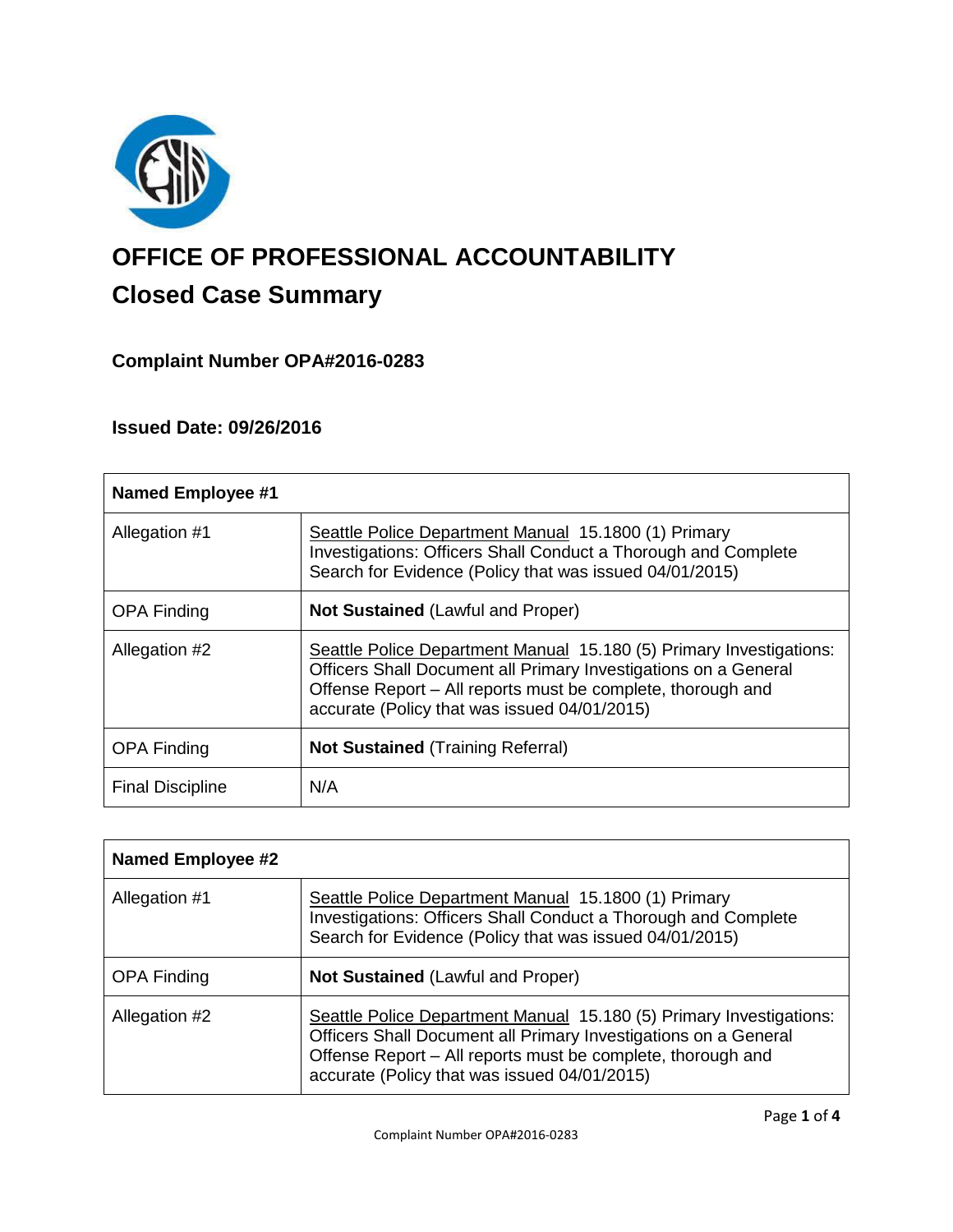| OPA Finding             | <b>Not Sustained (Training Referral)</b> |
|-------------------------|------------------------------------------|
| <b>Final Discipline</b> | N/A                                      |

# **INCIDENT SYNOPSIS**

The Named Employees responded to a disturbance call.

# **COMPLAINT**

The complainant alleged the Named Employees conducted an incomplete investigation and/or did not document all their actions and/or discoveries in the General Offense Report.

# **INVESTIGATION**

The OPA investigation included the following actions:

- 1. Review of the complaint phone call
- 2. Interview of the complainant
- 3. Search for and review of all relevant records and other evidence
- 4. Review of In-Car Video (ICV)
- 5. Interview of SPD employee

# **ANALYSIS AND CONCLUSION**

The preponderance of the evidence from this investigation shows that Named Employee #2, assisted by Named Employee #1 who was Named Employee #2's Field Training Officer, performed an adequate search of the subject's apartment for evidence.

Named Employee #1 was Field Training Officer (FTO) for Named Employee #2 on the day of this incident. Named Employee #2 was assigned the responsibility of writing the General Offense Report (GOR) for the incident. However, as Field Training Officer for Named Employee #2, Named Employee #1 had a duty to make certain Named Employee #2's GOR was "complete, thorough and accurate" as required by policy. The preponderance of the evidence from the OPA investigation shows that the GOR written by Named Employee #2 was incomplete. For example, the GOR did not include details concerning the search for evidence, specific items and details observed, and the fact that the door to the apartment was deadbolt locked from inside with no sign of forced entry anywhere.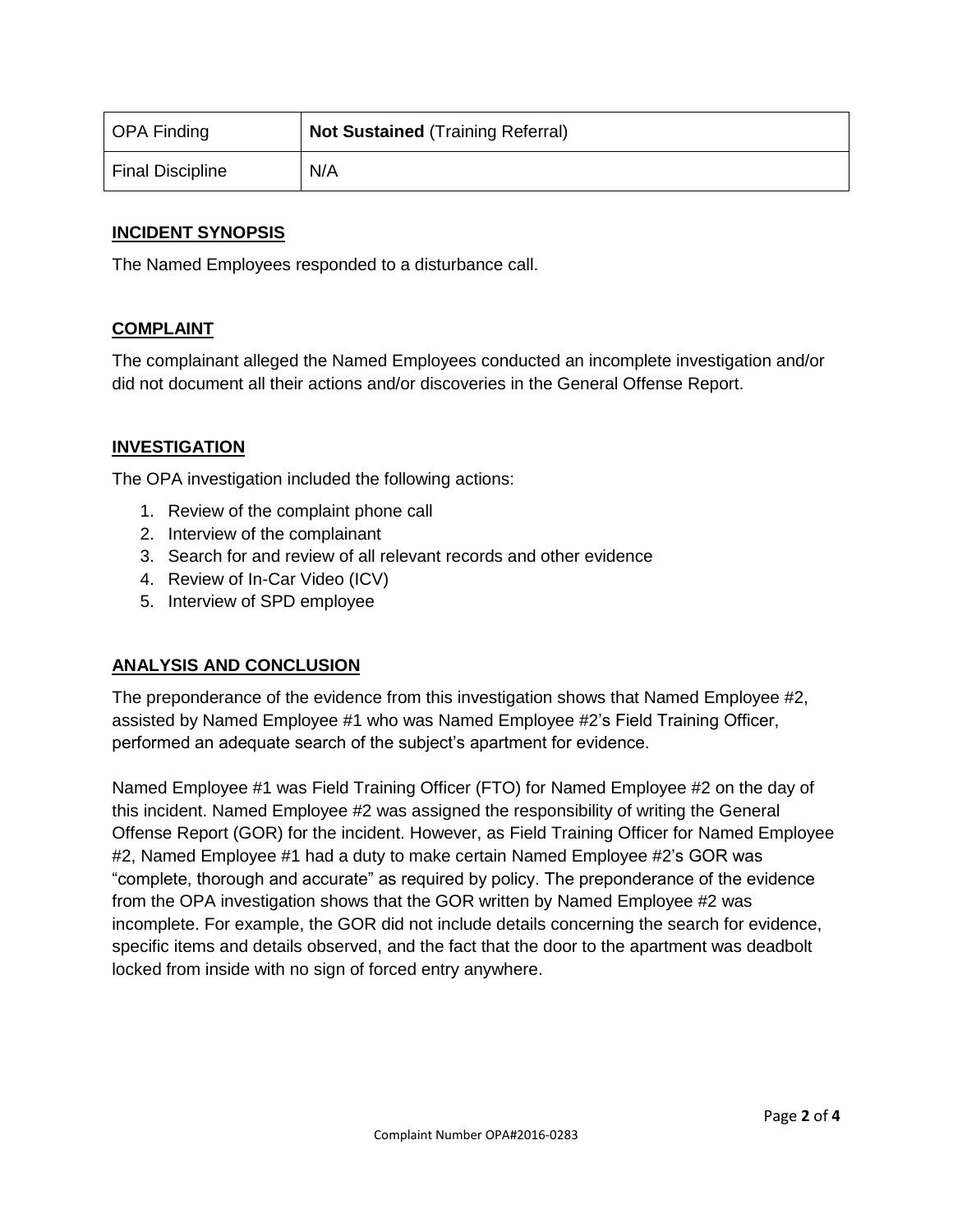Named Employee #2 was assigned the responsibility of writing the General Offense Report (GOR) for the incident. The preponderance of the evidence from the OPA investigation shows that the GOR written by Named Employee #2 was incomplete. For example, the GOR did not include details concerning the search for evidence, specific items and details observed, and the fact that the door to the apartment was deadbolt locked from inside with no sign of forced entry anywhere. It is recognized that Named Employee #2 was a student officer at the time of this incident and still in Phase 2 of his field training. As such, it is expected that there may have been performance gaps in his work as a student officer. Nonetheless, it is important that Named Employee #2 now clearly understand the importance of writing GO Reports that are complete, through and accurate.

# **FINDINGS**

# **Named Employee #1**

# Allegation #1

The evidence supports that Named Employee #1 performed an adequate search of the subject's apartment for evidence. Therefore a finding of **Not Sustained** (Lawful and Proper) was issued for *Primary Investigations: Officers Shall Conduct a Thorough and Complete Search for Evidence*.

# Allegation #2

The evidence supports Named Employee #1 would benefit from additional training. Therefore a finding of **Not Sustained** (Training Referral) was issued for *Primary Investigations: Officers Shall Document all Primary Investigations on a General Offense Report – All reports must be complete, thorough and accurate*.

**Required Training**: Named Employee #1's supervisor, working with the Field Training Coordinator for SPD, should provide Named Employee #1 with guidance and direction regarding his role as an FTO in reviewing the work of student officers assigned to him and teaching them to produce quality work that meets standards.

# **Named Employee #2**

# Allegation #1

The evidence supports that Named Employee #2 with the assistance of Named Employee #1 performed an adequate search of the subject's apartment for evidence. Therefore a finding of **Not Sustained** (Lawful and Proper) was issued for *Primary Investigations: Officers Shall Conduct a Thorough and Complete Search for Evidence*.